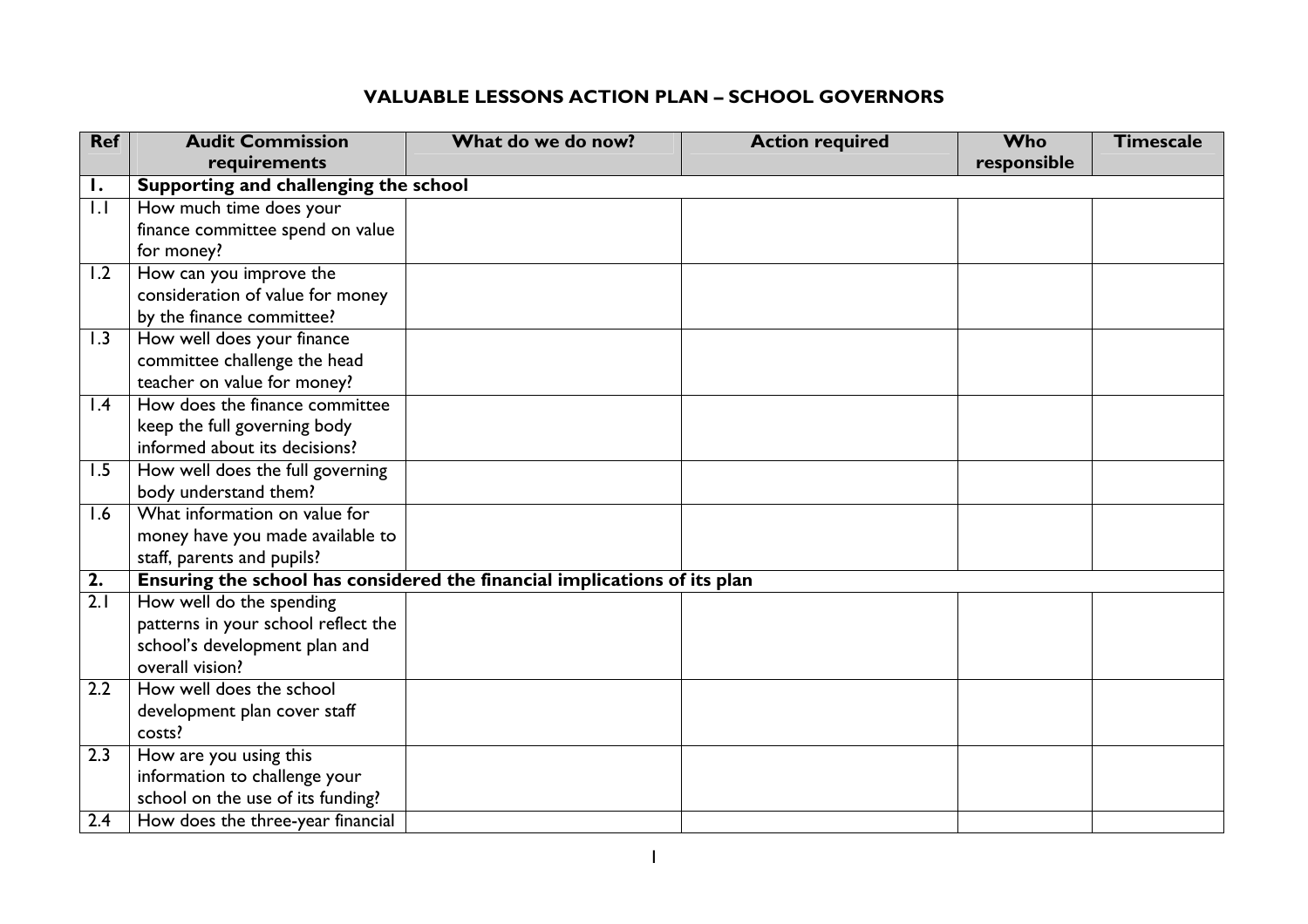|                  | plan assess potential changes in                       |  |  |
|------------------|--------------------------------------------------------|--|--|
|                  | pupil numbers or major costs?                          |  |  |
| 2.5              | What contingency arrangements                          |  |  |
|                  | does it include?                                       |  |  |
| 2.6              | How will you know if the                               |  |  |
|                  | assumptions in the plan prove to                       |  |  |
|                  | be too optimistic?                                     |  |  |
| 3.               | Reviewing the school's financial balance               |  |  |
| $\overline{3.1}$ | Is your school's surplus balance in                    |  |  |
|                  | excess of the recommended                              |  |  |
|                  | level?                                                 |  |  |
| 3.2              | If so, what is the school's plan to                    |  |  |
|                  | reduce the balance?                                    |  |  |
| $\overline{3.3}$ | How confident are you that the                         |  |  |
|                  | plan will reduce the balance?                          |  |  |
| 3.4              | Is the school on track to reduce                       |  |  |
|                  | the surplus this year?                                 |  |  |
| 3.5              | School balances can only be spent                      |  |  |
|                  | once; can you be sure that your                        |  |  |
|                  | balance is not committed to                            |  |  |
|                  | recurring spending?                                    |  |  |
| 3.6              | Does your school have a deficit                        |  |  |
|                  | management plan?                                       |  |  |
| $\overline{3.7}$ | How will you achieve it?                               |  |  |
| 4.               | Supporting the school in purchasing goods and services |  |  |
| 4.1              | How well do the goods and                              |  |  |
|                  | services that your school buys                         |  |  |
|                  | meet your requirements?                                |  |  |
| 4.2              | If they do not, has your school                        |  |  |
|                  | considered alternatives?                               |  |  |
| 4.3              | Which goods and services cost                          |  |  |
|                  | the school most and which does                         |  |  |
|                  | the school spend more on than                          |  |  |
|                  | other schools?                                         |  |  |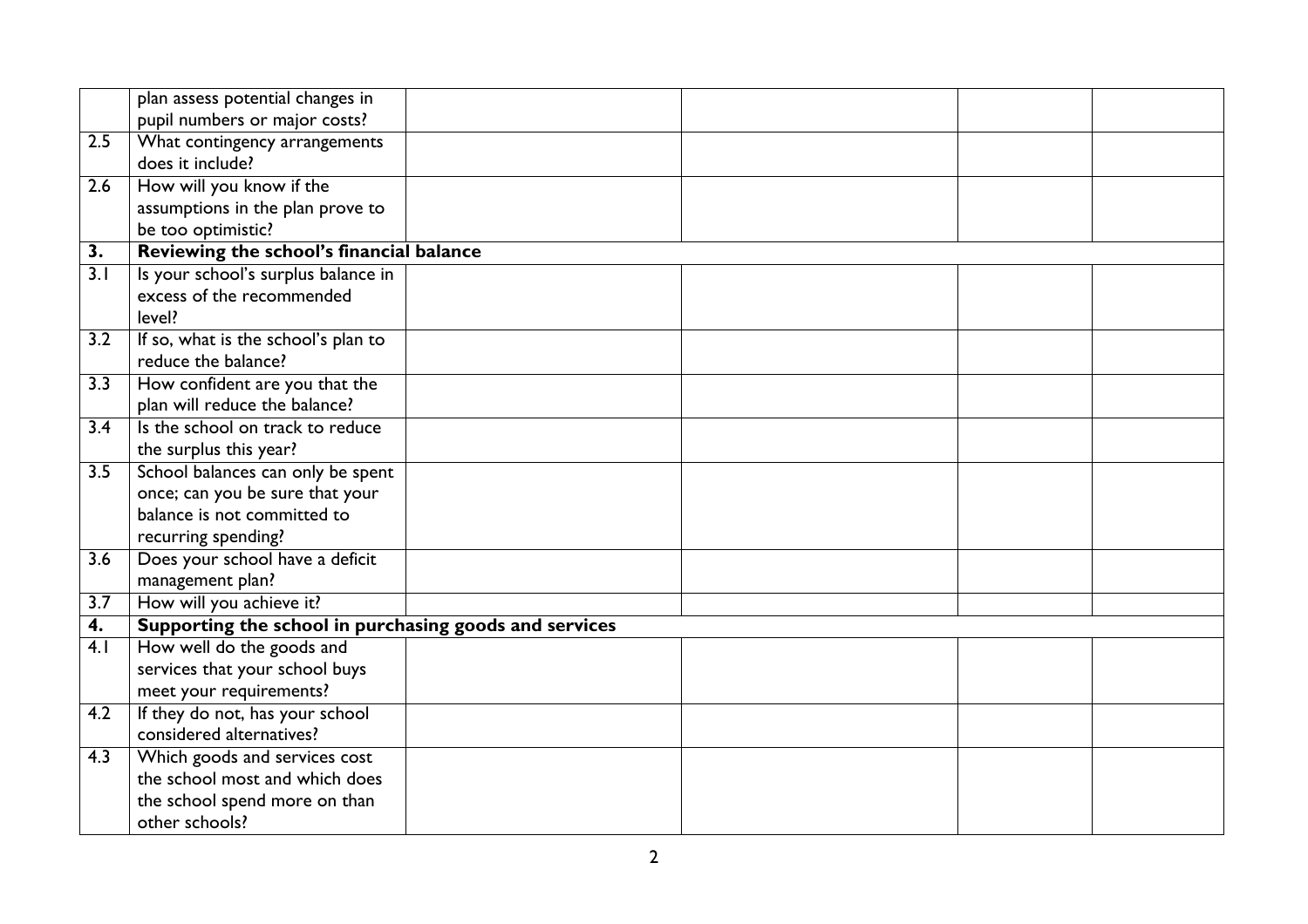| 4.4              | Has the school reviewed whether                            |  |  |
|------------------|------------------------------------------------------------|--|--|
|                  | there are better or cheaper                                |  |  |
|                  | alternatives?                                              |  |  |
| 4.5              | Is your school reviewing the                               |  |  |
|                  | quality and cost of each individual                        |  |  |
|                  | service bought from the council                            |  |  |
|                  | annually?                                                  |  |  |
| 4.6              | How is the school using                                    |  |  |
|                  | technology, including electronic                           |  |  |
|                  | procurement, to minimise the                               |  |  |
|                  | cost of purchasing its goods and<br>services?              |  |  |
| 4.7              | How do you know that:                                      |  |  |
|                  | The financial limits on buying                             |  |  |
|                  | decisions made by the head                                 |  |  |
|                  | teacher, and other school staff,                           |  |  |
|                  | are appropriate?                                           |  |  |
| 4.8              | You have purchasing thresholds                             |  |  |
|                  | over which quotations or tenders                           |  |  |
|                  | must be sought?                                            |  |  |
| $\overline{4.9}$ | You have effective separation of                           |  |  |
|                  | duties between the authorisation                           |  |  |
|                  | and processing of purchasing                               |  |  |
|                  | decisions?<br>There is an audit trail for all              |  |  |
| 4.10             |                                                            |  |  |
| 4.11             | major buying decisions?<br>Has your school made savings by |  |  |
|                  | using goods and services more                              |  |  |
|                  | efficiently?                                               |  |  |
| 4.12             | How can your school use goods                              |  |  |
|                  | or services more efficiently to                            |  |  |
|                  | reduce costs?                                              |  |  |
| 5.               | Ensuring the school uses the workforce to best effect      |  |  |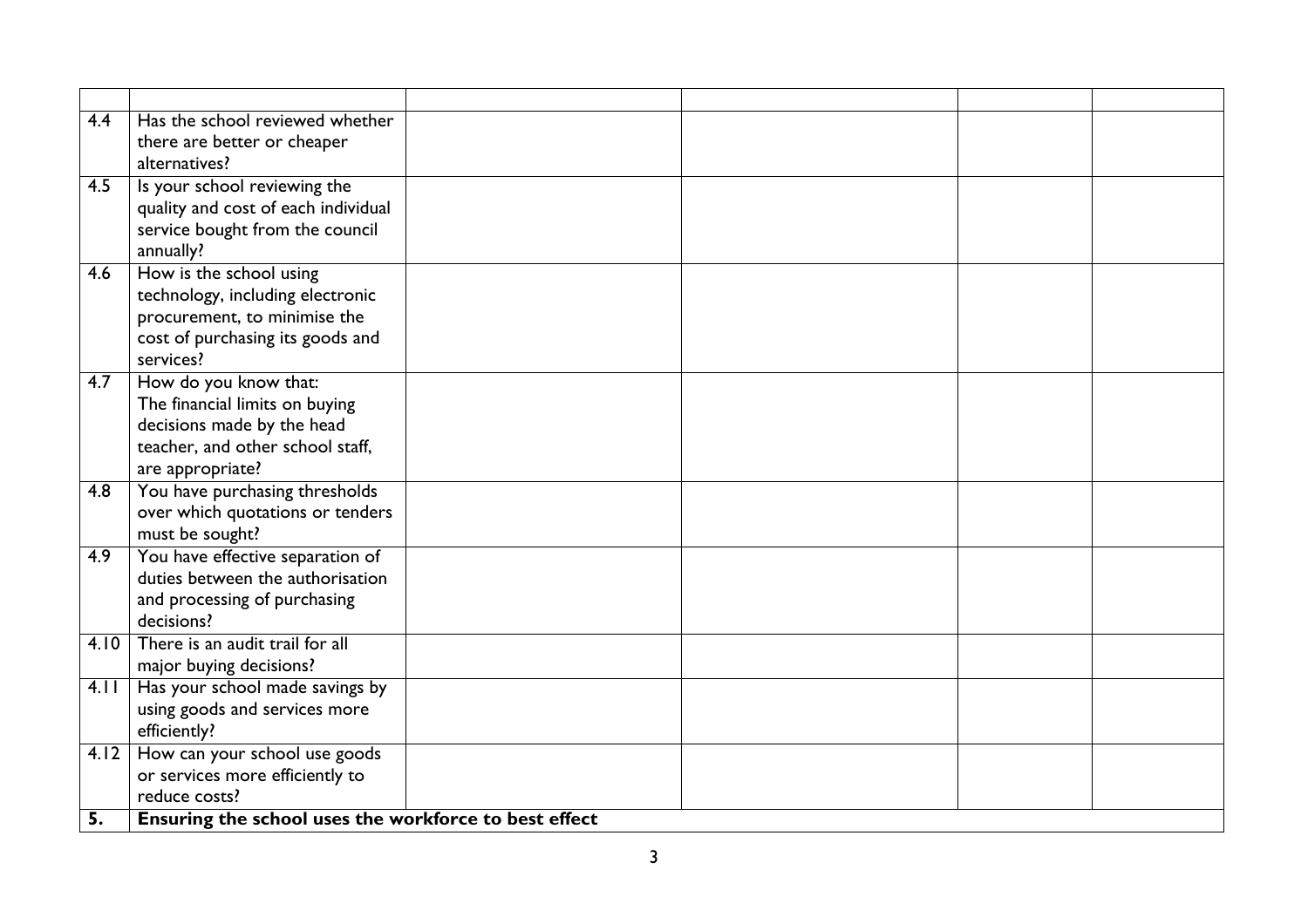|                  | For existing staff                  |  |  |
|------------------|-------------------------------------|--|--|
| $\overline{5.1}$ | How well does the pattern of        |  |  |
|                  | staff deployment follow your        |  |  |
|                  | school's vision and the priorities  |  |  |
|                  | outlined in the school              |  |  |
|                  | development plan?                   |  |  |
| 5.2              | How do you ensure this happens?     |  |  |
| $\overline{5.3}$ | How well does the workforce         |  |  |
|                  | deployment by subject or year       |  |  |
|                  | group match your school's           |  |  |
|                  | priorities?                         |  |  |
| 5.4              | How well does your school           |  |  |
|                  | understand the cost of changes to   |  |  |
|                  | the breadth of the curriculum or    |  |  |
|                  | class structures?                   |  |  |
| 5.5              | To what extent is the current, or   |  |  |
|                  | desired, curriculum offer           |  |  |
|                  | affordable?                         |  |  |
| 5.6              | If it is unaffordable, what options |  |  |
|                  | for working with other schools      |  |  |
|                  | have you considered?                |  |  |
|                  | For new posts                       |  |  |
| $\overline{5.7}$ | How well does your school           |  |  |
|                  | understand the long-term financial  |  |  |
|                  | consequences of creating a new      |  |  |
|                  | post?                               |  |  |
|                  |                                     |  |  |
| 5.8              | How does any proposed new           |  |  |
|                  | post support the school's vision    |  |  |
|                  | and school development plan?        |  |  |
|                  |                                     |  |  |
| $\overline{5.9}$ | Does the school know from           |  |  |
|                  | which budget a new post will be     |  |  |
|                  | funded?                             |  |  |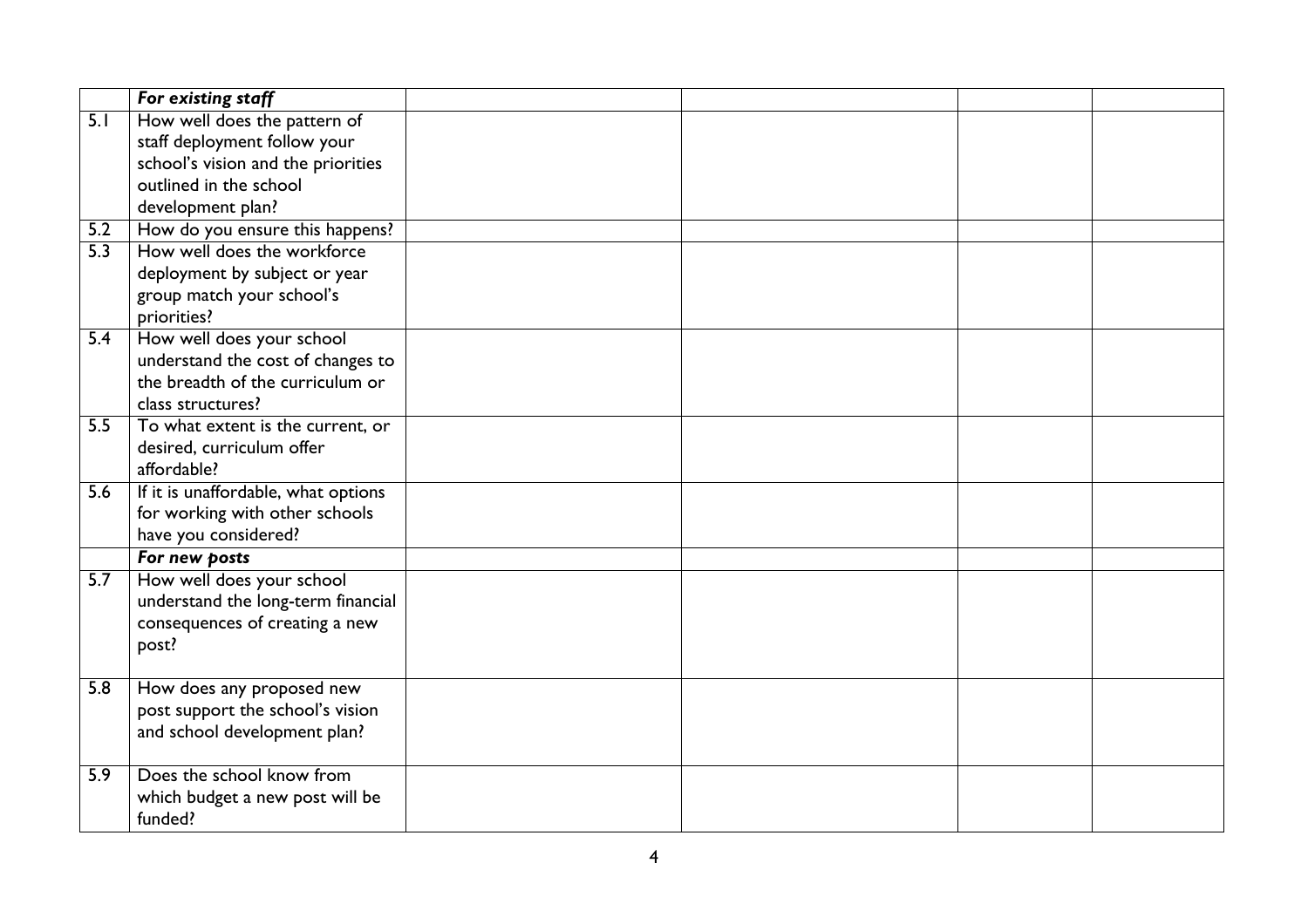|                  | Absence cover                                         |  |  |  |  |
|------------------|-------------------------------------------------------|--|--|--|--|
| 5.10             | How has the school assessed the                       |  |  |  |  |
|                  | value for money of different                          |  |  |  |  |
|                  | supply and cover staff                                |  |  |  |  |
|                  | arrangements and any temporary                        |  |  |  |  |
|                  | staff?                                                |  |  |  |  |
| 5.11             | What options has it explored?                         |  |  |  |  |
| $\overline{6}$ . | Encouraging collaborative working with other schools  |  |  |  |  |
| 6.1              | Have you challenged your school                       |  |  |  |  |
|                  | to consider buying goods and                          |  |  |  |  |
|                  | services or carry out joint training                  |  |  |  |  |
|                  | with other schools?                                   |  |  |  |  |
| 6.2              | What opportunities are there to                       |  |  |  |  |
|                  | save money by sharing teaching or                     |  |  |  |  |
|                  | non teaching staff with other                         |  |  |  |  |
|                  | schools?                                              |  |  |  |  |
| 6.3              | What are the opportunities to                         |  |  |  |  |
|                  | buy or sell specialist staff skills                   |  |  |  |  |
|                  | between local schools?                                |  |  |  |  |
| 6.4              | Has your school reviewed the                          |  |  |  |  |
|                  | costs and benefits of federation                      |  |  |  |  |
|                  | or clustering with other schools                      |  |  |  |  |
|                  | to achieve possible economies of                      |  |  |  |  |
|                  | scale?                                                |  |  |  |  |
| 6.5              | What did it find?                                     |  |  |  |  |
| 7.               | Using financial information to inform decision making |  |  |  |  |
| 7.1              | How well do you understand the                        |  |  |  |  |
|                  | financial reports and performance                     |  |  |  |  |
|                  | data you receive?                                     |  |  |  |  |
| 7.2              | How do they help you to make                          |  |  |  |  |
|                  | decisions about economy and                           |  |  |  |  |
|                  | efficiency?                                           |  |  |  |  |
| 7.3              | Do you know which areas of                            |  |  |  |  |
|                  | spending in your school are                           |  |  |  |  |